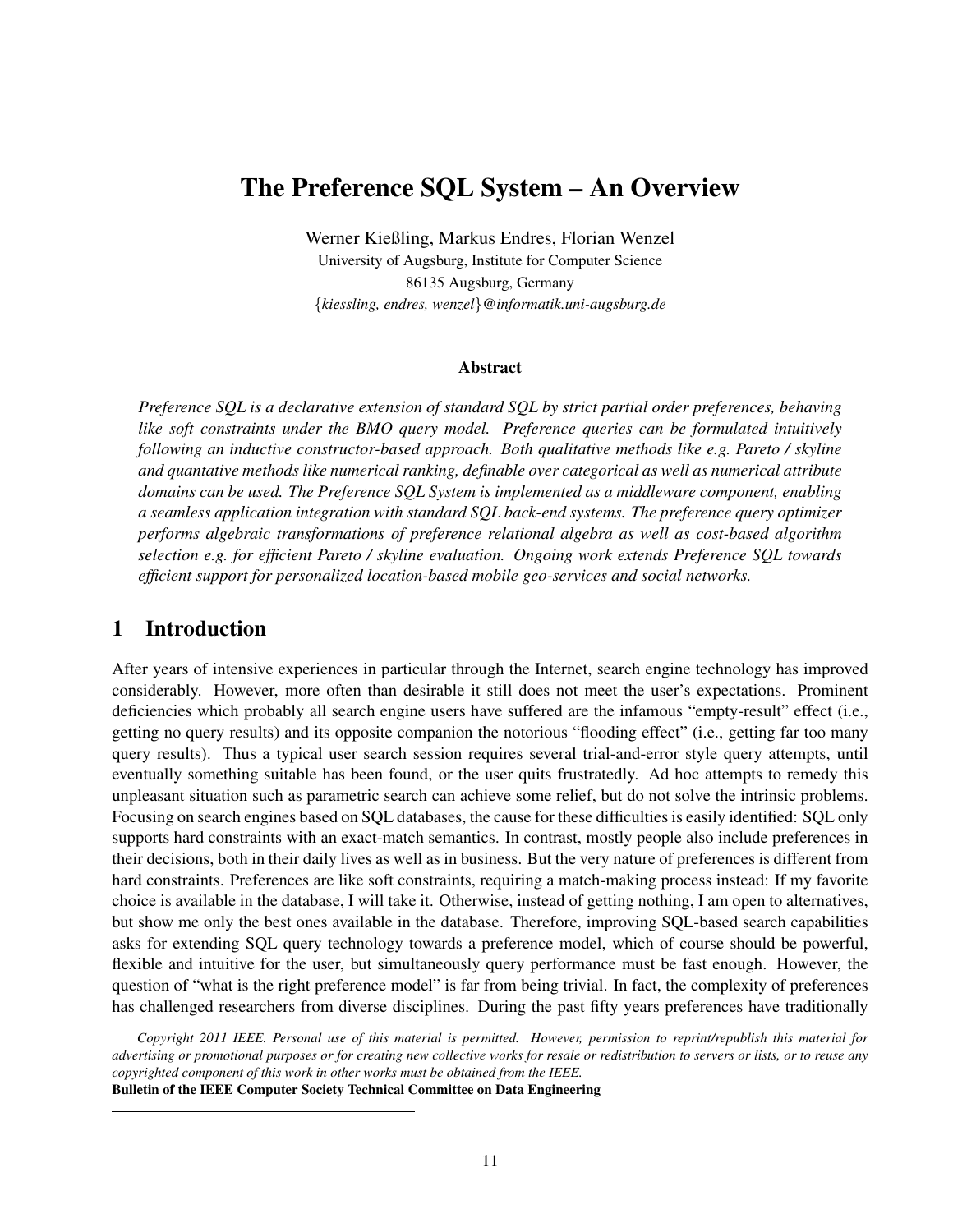been studied in fields such as Economic Decision Making, Social Choice Theory, Operations Research and Artificial Intelligence (see [3] for an overview). In recent years preferences have found steadily increasing interest in databases as well. A survey on the state of the art in databases can be found in [15].

In this paper we adopt the preference model introduced by [8], suggesting preferences to be strict partial orders (SPO). A similar approach has been proposed by [4]. SPO preferences can be interpreted in a very intuitive manner as personalized wishes in the form of "I like A more than B". Formally, a *preference P* on a set of attributes A is defined as  $P := (A, \langle p \rangle)$ , where  $\langle p \rangle \subseteq dom(A) \times dom(A)$  is a strict partial order.  $x \langle p \rangle y$ is interpreted as "I like y more than x". Note that the preference order  $\lt_p$  is irreflexive and transitive. An important subclass of preferences are *weak order preferences* (WOP), i.e., SPOs for which negative transitivity holds:  $\forall x, y, z \in dom(A)$ :  $\neg(x <_P y) \land \neg(y <_P z) \Rightarrow \neg(x <_P z)$ . For a WOP  $P = (A, <_P)$  the dominance test can be efficiently performed by a numerical *utility function*  $f : dom(A) \to \mathbb{R}^+_0$  which depends on the type of preference. Dominated tuples have higher function values, i.e.,  $x < p$   $y \iff f(x) > f(y)$ . Note that this preference definition does not explicitly take the user's situation or context into account (see [12] for a discussion on context-awareness). Instead, preference-driven applications are supposed to maintain a persistent preference repository in order to automatically retrieve proper preferences for context-dependent query composition (see [7] for details).

Based on this preference model a first version of Preference SQL, extending SQL queries by preferences, has been described in [12]. An early commercial implementation of Preference SQL was available already in 1999. For the sake of rapid prototyping and quick time to market this version implemented loose coupling to a standard SQL database together with a query re-writing approach. Since then state of the art for preference handling in database systems has advanced considerably (see [15]). Here we provide an overview on the recent version of Preference SQL developed at the University of Augsburg.

## 2 The Preference Query Model

#### 2.1 Preference Constructors

For the design of the declarative preference query language in [8] an inductive, constructor-based approach was used to formally specify a preference. For this purpose, a choice of intuitive *base preference constructors* together with some *complex preference constructors* has been defined, all being SPOs.

Base Preferences Preferences on single attributes are called *Base preferences*. There are base preference constructors for *continuous* and for *discrete (categorical)* domains. Figure 1 shows the taxonomic "ISA"-hierarchy of several frequently occuring base preference constructors.



Figure 1: Taxonomy of base preference constructors

**Definition 1 (SCORE**<sub>d</sub> **Preference):** Given a scoring function  $f_d$  :  $dom(A) \rightarrow \mathbb{R}$ , and some  $d > 0$ . Then P is called a SCORE<sub>d</sub> preference, iff for  $x, y \in dom(A)$ :  $x <_P y \iff f_d(x) > f_d(y)$  where  $f_d(v), v \in dom(A)$ , is defined as:  $f_d(v) = \frac{f(v)}{d}$ . Note that  $f(v)$  is a numerical utility function.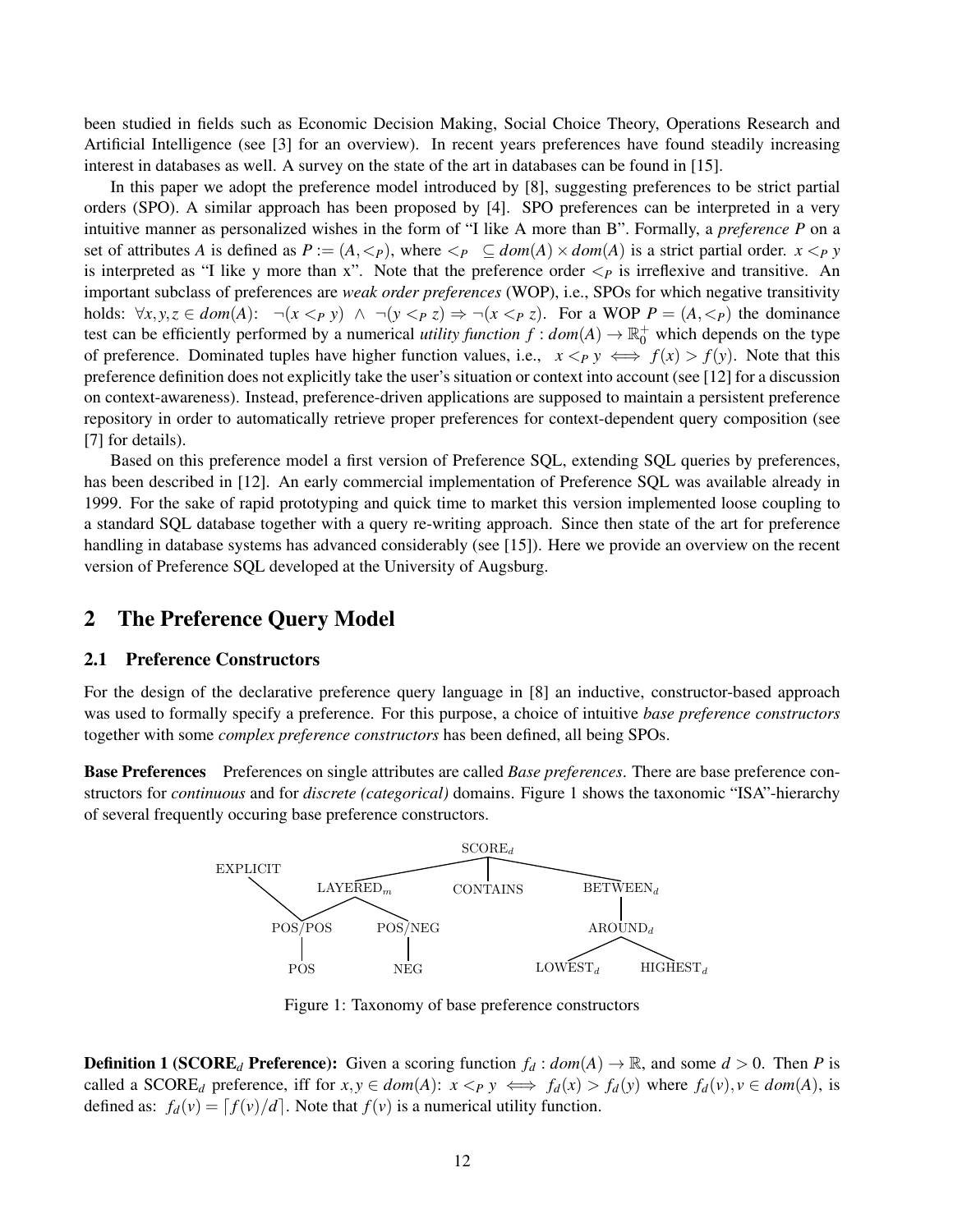When dealing with numerical values, it is a common practice to group ranges of scores together. Such a real-world behavior can be modeled using a *d*-parameter. It maps different function values to a single number which therefore maybe become substitutable with other values.

Since SCORE*<sup>d</sup>* specifies a WOP, all sub-constructors of SCORE*<sup>d</sup>* in Figure 1 are WOPs, too. However, EXPLICIT is not a WOP, hence not a sub-constructor of SCORE*d*. EXPLICIT is used to create any preference that can be expressed by a finite set of "A is better than B" relationships. The continuous preference constructor BETWEEN*<sup>d</sup>* expresses the wish for a value between a *lower* and an *upper* bound.

Definition 2 (BETWEEN*<sup>d</sup>* Preference): The BETWEEN*d*(A, [low, up]) preference is a SCORE*<sup>d</sup>* preference with the following scoring function for  $low, up \in dom(A)$ :

$$
f(v) := \begin{cases} \n\text{low} - v & \text{, if } & v < \text{low} \\ \n0 & \text{, if } \text{low} < v \leq u \\ \n0 & \text{, if } \text{up} < v \n\end{cases}
$$

Specifying  $low = up (=z)$  in BETWEEN<sub>d</sub> we get the AROUND<sub>d</sub>(A, z) preference constructor. In the AROUND<sub>d</sub>(A, z) preference the desired value should be z. If this is infeasible, values within a distance of *d* are acceptable. Furthermore, specializing  $z = \inf_A$  and  $z = \sup_A$  yield the constructors LOWEST<sub>*d*</sub>(A) and  $HIGHEST_d(A)$ , resp., where  $\inf_A / \sup_A$  are the infimum / supremum of  $dom(A)$ .  $HIGHEST_d$  and  $LOWEST_d$ allow users to express easily their desire for values as high or as low as possible.

**Definition 3 (LAYERED**<sub>m</sub> Preference): Let  $L = (L_1, \dots, L_{m+1})$  ( $m \ge 0$ ) be an ordered list of  $m+1$  sets forming a partition of  $dom(A)$  for an attribute A. The preference P is a LAYERED<sub>m</sub> preference if it is a SCORE<sub>0</sub> preference with the following scoring function:  $f(x) := i - 1 \iff x \in L_i$ . For convenience, one of the  $L_i$  may be named "others", representing the set *dom*(*A*) without the elements of the other subsets.

All categorical base preferences are sub-constructors of LAYERED*m*, e.g. POS(A, POS-set) is equal to  $LAYERED<sub>1</sub>(A, POS-set, others),$  and expresses that a user has a set of preferred values, the POS-set, in the domain of *A*. There is also a NEG-preference NEG(A, NEG-set). Moreover, it is possible to combine these preferences to POS/POS or POS/NEG. For the POS/POS(A, POS1-set, POS2-set) preference a desired value *should be* amongst a finite set POS1-set. Otherwise it *should be* from a disjoint finite set of *alternatives* POS2 set. If this is also not feasible, better than getting nothing any other value is acceptable. In addition to the discussed preferences we support the base preference CONTAINS which works on text attributes and currently supports simple full-text search. For details on all preferences we refer to [8, 10].

Complex Preferences If one wants to combine several preferences into an overall preference, one has to decide the relative importance of these given preferences. Intuitively, people speak of "this preference is more important to me than that one" or "these preferences are all equally important to me". We model equal importance of preferences by the so-called Pareto preference, whereas for ordered importance we introduce prioritization. A generalization to more than two preferences is straightforward, cp. [10].

**Definition 4 (Pareto Preference):** Assume preferences  $P_1 = (A_1, <_{P_1})$ ,  $P_2 = (A_2, <_{P_2})$ , and  $x = (x_1, x_2)$ ,  $y =$  $(y_1, y_2) \in dom(A)$ , then the Pareto preference constructor denoted by  $P := P_1 \otimes P_2$  is defined as:

$$
(x_1,x_2) <_P (y_1,y_2) \text{ iff } (x_1 <_{P_1} y_1 \land (x_2 <_{P_2} y_2 \lor x_2 = y_2)) \lor (x_2 <_{P_2} y_2 \land (x_1 <_{P_1} y_1 \lor x_1 = y_1))
$$

**Definition 5 (Prioritization):** Assume two preferences  $P_1 = (A_1, <_{P_1})$  and  $P_2 = (A_2, <_{P_2})$ , then prioritization denoted by  $P := P_1 \& P_2$  is defined as:  $(x_1, x_2) <_P (y_1, y_2)$  iff  $x_1 <_P y_1 \lor (x_1 = y_1 \land x_2 <_{P_2} y_2)$ .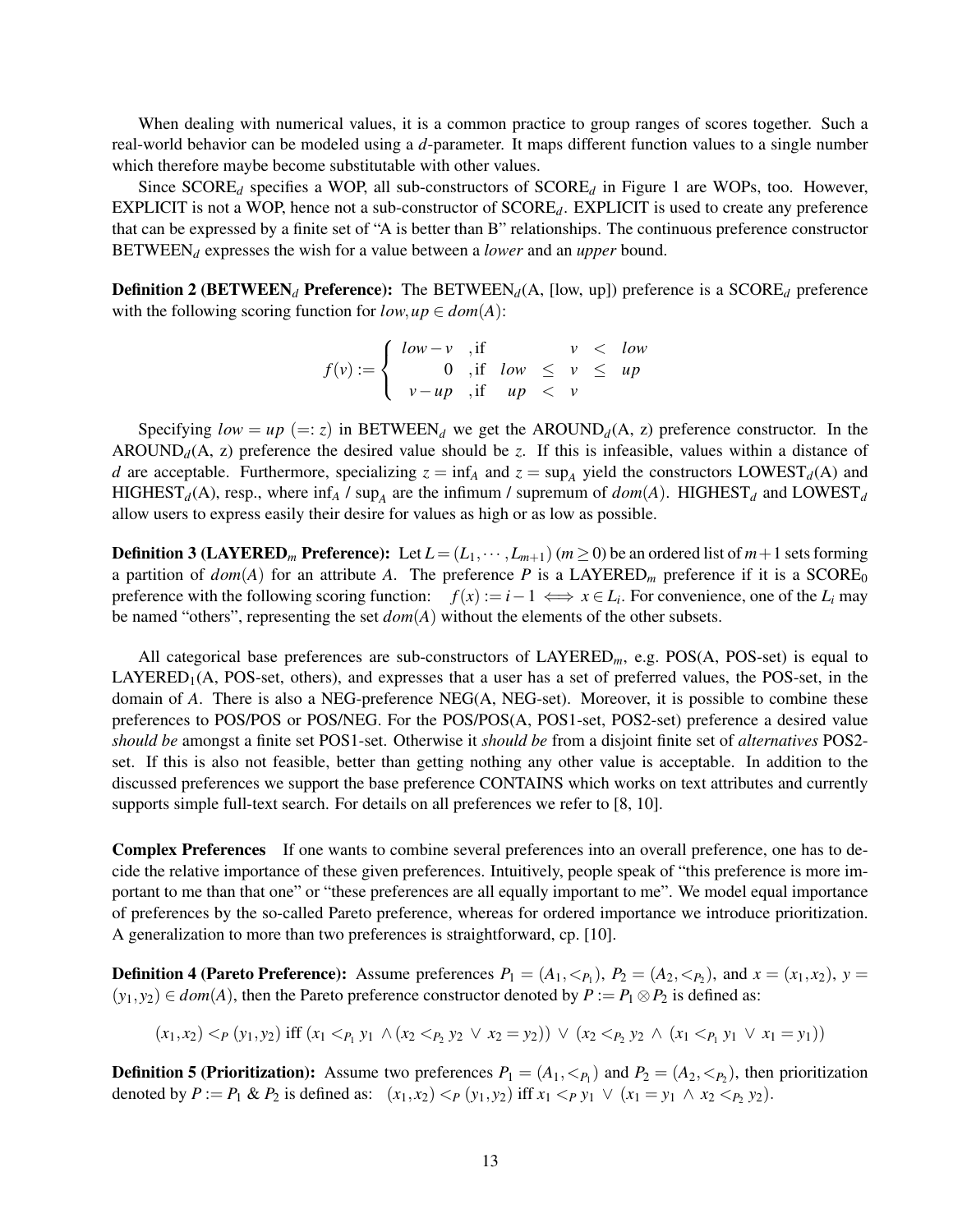Generalizing above definitions for Pareto and prioritization to capture the semantics of "equally good" without violating the SPO property is a non-trivial issue. The *substitutable values* (SV) semantics [10] provides the most general way to achieve this goal by characterizing, which domain values can be considered as "equally good", hence being "substitutable". Using *trivial* SV-semantics only *equal* values are considered as equally good (Definition 4 and Definition 5 are examples for trivial SV-semantics), whereas for *regular* SV-semantics values that are *indifferent* are considered as equally good. However, regular SV-semantics is only valid for WOPs, otherwise SPO is violated.

Another form of preference combination is by associating numerical scores to each individual preference and then applying a combining function to compute a single score, which decides the "better-than" relationship. Such *weighted importance* between preferences is realized by the numerical ranking preference, cf. [8, 10].

**Definition 6 (Numerical Ranking Preference):** Given weak order preferences  $P_1, \ldots, P_m$  with scoring functions  $f_1, \ldots, f_m$ . Then the numerical ranking preference RANK $_{F,d}$  ( $d > 0$ ) with an *m*-ary combining function  $F: \mathbb{R}^m \to \mathbb{N}_0$  is defined as:

$$
(x_1,\ldots,x_m)<\_P(y_1,\ldots,y_m)&\Longleftrightarrow\left\lceil\frac{F(f_1(x_1),\ldots,f_m(x_m))}{d}\right\rceil>\left\lceil\frac{F(f_1(y_1),\ldots,f_m(y_m))}{d}\right\rceil
$$

Note that RANK*F,<sup>d</sup>* yields a WOP again. On the other hand Pareto and prioritization are not WOP preserving.

#### 2.2 The BMO Query Model

The declarative query model for relational databases relies on relational calculus, which is equivalent to relational algebra. Queries under this model implement the semantics of hard constraints. All retrieved elements exactly satisfy the specified constraints. Therefore this model is prone to the empty-result effect mentioned earlier. When trying to overcome it by applying tedious parametric search, Boolean expert search or similar ad-hoc remedies, often the opposite effect of flooding the user with too many, mostly irrelevant results occurs. All of this can be avoided by supporting the BMO query model for preferences as follows.

**Definition 7 (Preference Selection, BMO-set):** Let  $P = (A, \lt p)$  be a preference and  $R(A_1, \dots, A_m)$  be a database relation with  $A \subseteq \{A_1, \dots, A_m\}$ . Then the preference selection operator is defined by:

$$
\sigma[P](R) := \{t \in R \mid \neg \exists t' \in R : t[A] <_{P} t'[A]\}
$$

The result of preference selection (also named "winnow"-operator in [4]) is called BMO-set.

Preference selection is defined by means of negations, hence it defines a form of non-monotonic reasoning. It offers a cooperative query answering behavior by automatic matchmaking: The BMO query result adapts to the quality of the data in the database, defeating the empty result effect and reducing the flooding effect by filtering off worse results. Thus preferences are treated as *soft* constraints. Note that Pareto preference queries form a superset of the skyline operator [2]. However, the skyline operator only allows LOWEST and HIGHEST preferences. In contrast, a Pareto preference can be constructed from any preferences presented in Section 2.

## 3 The Preference SQL Query Language

Before illustrating the syntax of Preference SQL we shortly address the formal semantics of Preference SQL, which extends standard SQL with its exact match semantics by SPO preferences under the BMO query model. The declarative reasoning paradigm of SQL for relational databases is founded on the familiar model theory based on relational calculus, its operational equivalent being relational algebra. It is known that this can be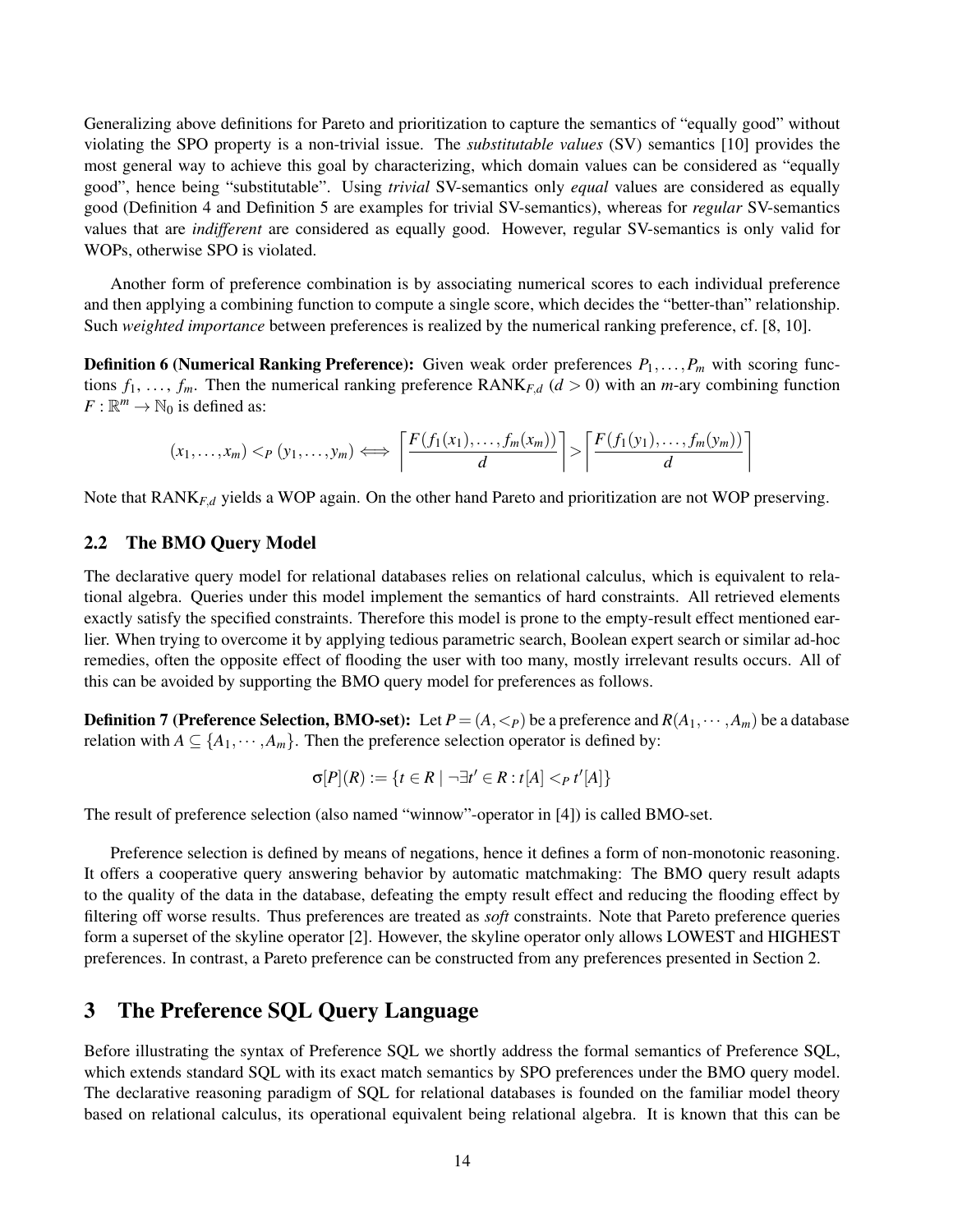extended towards recursive relational databases. For preference queries with BMO semantics, subsumption models [13] can serve as a theoretical foundation for the declarative semantics, with an equivalent operational semantics expressed by the preference selection operator. Our current version of Preference SQL is an extension to SQL-92 compliant (i.e., non-recursive) relational databases.

Syntactically, Preference SQL [12, 6] extends the SELECT statement of SQL by an optional PREFERRING clause. A preference query selects all interesting tuples, i.e., tuples that are not dominated by other tuples. Preference SQL currently supports most of the SQL-92 standard as well as all previously mentioned base preferences together with the constructors for Pareto, prioritization and Rank. A Preference SQL query block has the following schematic design:

| SELECT          | <selection></selection>            |
|-----------------|------------------------------------|
| <b>FROM</b>     | <table _reference=""></table>      |
| WHERE.          | <hard _conditions=""></hard>       |
| PREFERRING      | <soft conditions=""></soft>        |
| <b>GROUPING</b> | <attribute list=""></attribute>    |
| <b>BUT ONLY</b> | <but _condition="" _only=""></but> |
| GROUP BY        | <attribute _list=""></attribute>   |
| <b>HAVING</b>   | <hard _conditions=""></hard>       |
| ORDER BY        | <attribute _list=""></attribute>   |

Figure 2: Preference SQL query block.

The keywords SELECT, FROM, WHERE, GROUP BY, HAVING, and ORDER BY are treated as the standard SQL query keywords. The other keywords are explained subsequently. For further syntax details of Preference SQL we refer to [1] and [12].

- $\triangleright$  PREFERRING: The PREFERRING clause specifies a (possibly very complex) preference *P* by means of the preference constructors stated in Section 2. *P* is evaluated on the result *T* of the hard conditions stated in the WHERE clause, returning the BMO-set of *P*. Note that in this way Preference SQL implements a generalization of constrained skyline queries [16, 5]. Empty result sets can only occur when the WHERE clause returns an empty result *T*. Note that all WOPs can be specified with either *trivial* or *regular* SVsemantics omitting or using the keyword REGULAR after the preference definition.
- $\triangleright$  GROUPING: Instead of evaluating *P* on the entire intermediate relation *T*, the GROUPING clause partitions *T* w.r.t. the given attribute list. Then P is evaluated on each partition of *T* separately.
- $\triangleright$  BUT ONLY: There are cases, where the BMO-set returned by the PREFERRING / GROUPING clause is too large for a given application scenario. Note that his tends to hold in particular for high-dimensional Pareto / skyline queries. Then within the BUT ONLY clause one can specifiy hard conditions similar to the WHERE clause. BUT ONLY is evaluated on the result of PREFERRING / GROUPING, hence implementing a generalization of skyline queries with constraints, cp. [16].

Example 1: We want to find all cars with their owners and address who live in Augsburg or Munich. The average fuel consumption on highway and city driving must be equal or less than 6 liter / 100 km. The cars should have a mileage between 40.000 km and 50.000 km, and a price around 12.000 Euro. A difference of 2.000 Euro does not matter. This Pareto preference is more important than the make being a BMW or an Audi. The full-text description of the car should contain "ABS brake". This is equally important to the make. The preference is combined with a RANK preference on the age and the price of the car. Furthermore, only cars with a horsepower less than 100 hp should be presented after preference evaluation (BUT ONLY). The result has to be ordered by the registration date of the cars. This Preference SQL query is depicted in Figure 3.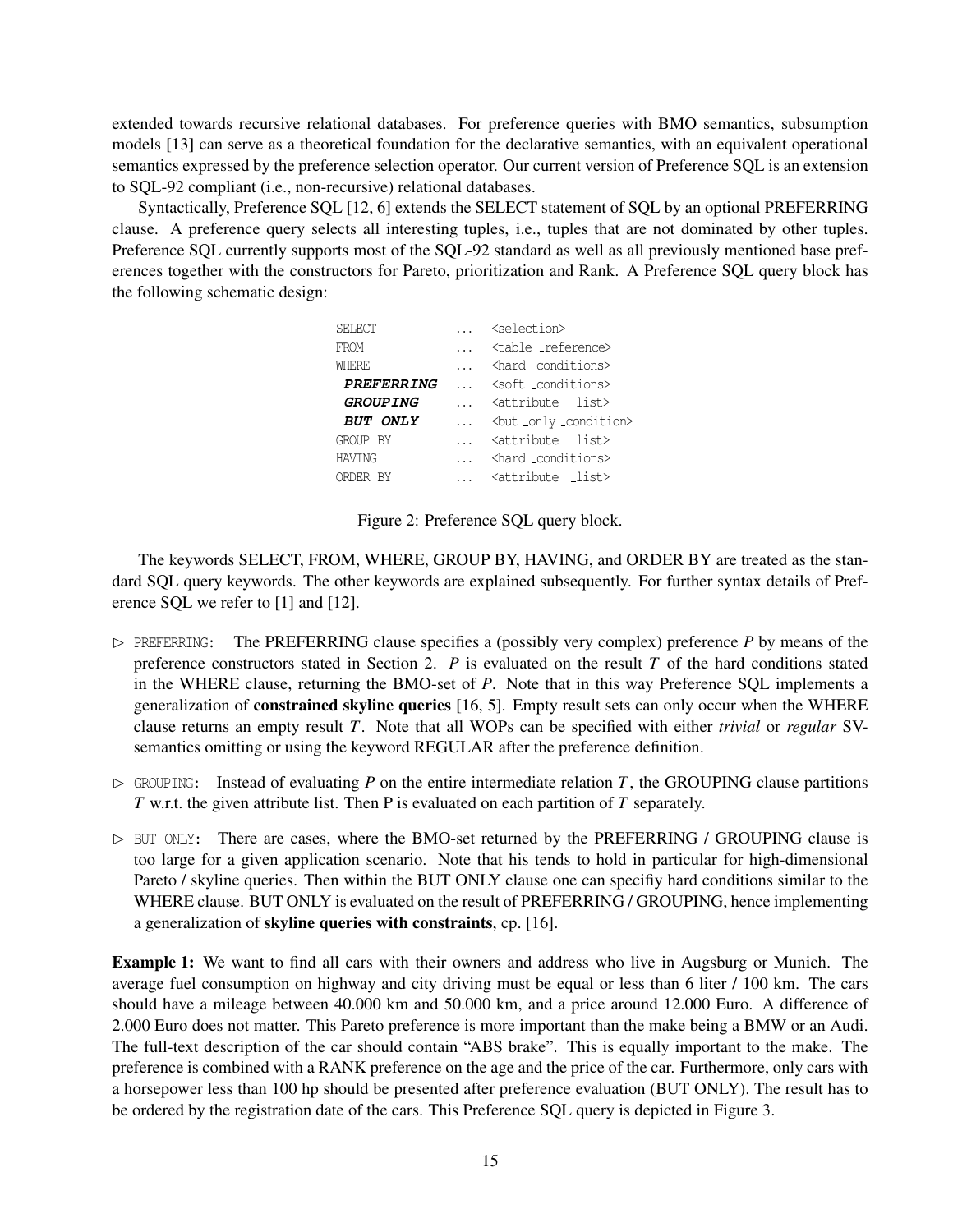```
SELECT o. id, a. id, c. id
FROM owner o, address a, car c
WHERE a.city = 'Augsburg' OR a.city = 'Munich' AND
        a. id = o. idaddress AND o. id = c. idowner AND
        (c. city_{consumption} + c. highway_{consumption}) / 2 \leq 6PREFERRING (c.mileage BETWEEN (40000 AND 50000) AND
                 c . price AROUND 12000 , 2000) PRIOR TO
              ( c . price HIGHEST AND c . make IN ( ' BMW ' , ' Audi ') REGULAR AND
                 c . description CONTAINS ' ABS brake ' AND
              ( c . age SCORE ' age_function ' , c . price SCORE ' price_function ')
                 RANK age_price_function)
 BUT ONLY c . hp < 100 ORDER BY c . reg_date ;
```
Figure 3: A sample complex Preference SQL query.

The WHERE clause states the join conditions. In Preference SQL syntax, Pareto preferences are stated as "AND" in the PREFERRING clause, while prioritization is expressed by the keyword "PRIOR TO". The keywords "IN" represents a POS preference, "CONTAINS" expresses the full-text search. The RANK preference consists of score functions which must be implemented in Preference SQL itself. After the evaluation of the preferences the BUT ONLY clause filters out all result tuples which do not fulfill the horsepower condition.

Note that it is possible to specify several preferences on the same attribute. In the query above there are three preferences on the price of the car, which might for example come from different persons. We call such preferences *social group preferences* because one important application is to use them to model group decisions and group formations depending on individual group member preferences.

# 4 Preference Query Evaluation

#### 4.1 The Preference SQL System Architecture

Extending existing SQL database systems towards Preference SQL requires some crucial design decisions. The current University version of Preference SQL adopts a (Java 1.6-based) middleware approach as depicted in Figure 4.



Figure 4: System architecture of Preference SQL

For a seamless application integration we have extended standard JDBC technology towards a Preference SQL / JDBC package. This enables the client application to submit Preference SQL queries through familiar SQL clients. The Preference SQL middleware parses the query and performs preference query optimization as described subsequently. Those parts of an optimized query execution plan, which directly correspond to SQL-92, are retranslated into SQL-92 and handed over to the attached SQL database system for evaluation. The new preference selection operator together with novel algebraic and cost-based query optimization methods are dealt with in the Preference SQL middleware. This approach has proven its flexibility and performance in various prototype applications conducted so far, see [11] for example.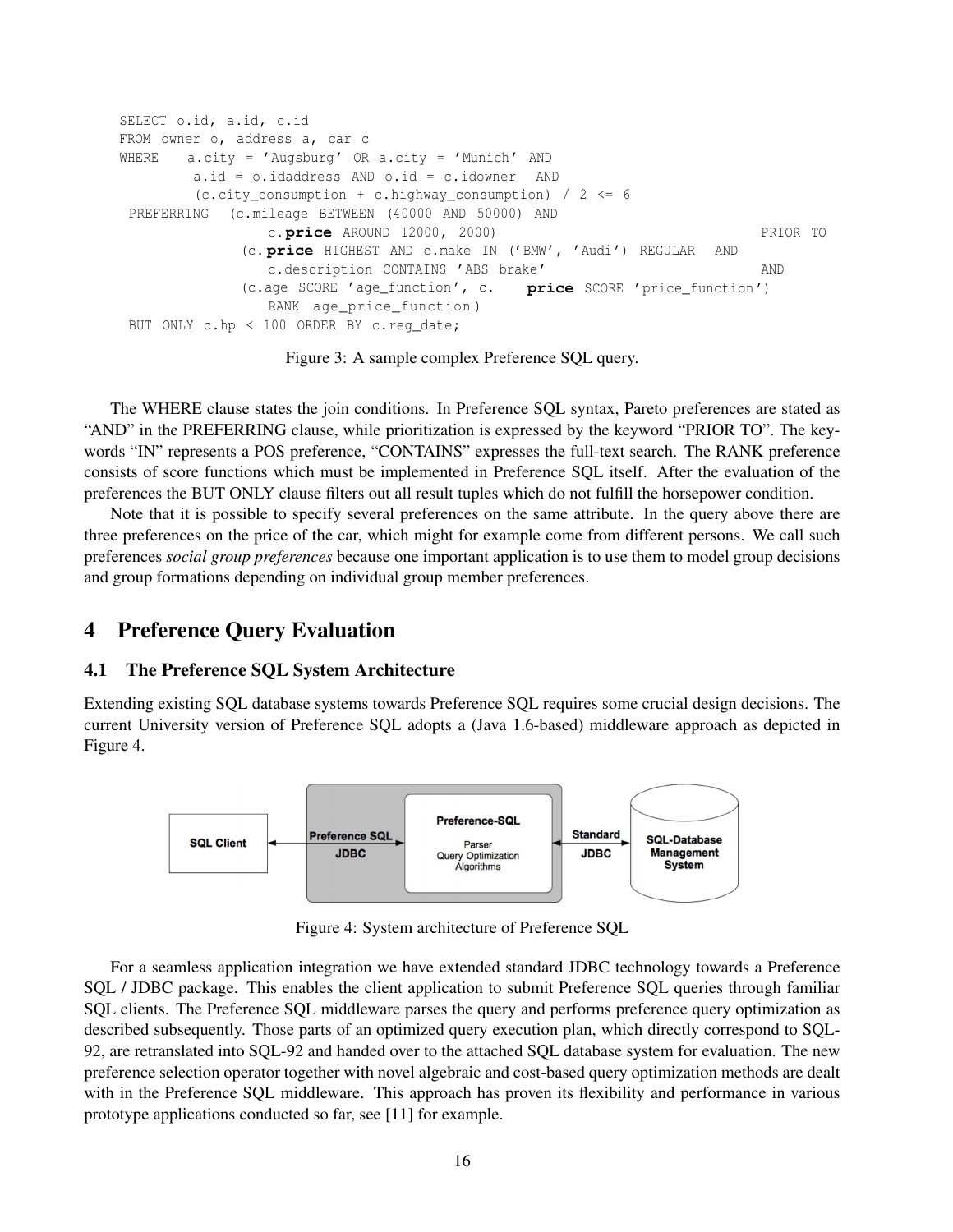### 4.2 Preference Query Optimization

Being an extension of standard SQL, Preference SQL can inherit the accumulated vast query optimization knowhow from relational databases. Moreover, additional optimization techniques are required to cope with the challenges posted by the preference selection operator for complex strict partial order preferences. Since Preference SQL always works with a standard SQL database system as back-end, another design goal for the preference query optimizer has been to offload parts of the query evaluation work to this back-end. Basically, in its current version a Preference SQL query is processed as follows:

- 1) The query gets parsed and transformed into an initial operator tree for preference relational algebra, which comprises classical relational algebra plus the preference selection operator.
- 2) Then heuristics for algebraic operator tree transformation are applied. For this purpose, the familiar principles known from standard relational databases had to be augmented by new transformation laws for preference relational algebra (see [6, 4, 5] for details).
- 3) For efficient evaluation of the preference selection operator in our middleware, special efficient algorithms had to be implemented. For instance, for Pareto / skyline queries this repertoire includes the Hexagon algorithm [14] and LESS [8]. The algorithm selection is guided by a cost-based query execution model.
- 4) Likewise guided by a cost-based model, the Preference query optimizer determines suitable sub-trees of the final optimized operator tree for offloading them to the back-end SQL system. Those sub-trees are retranslated into SQL and sent via JDBC to the attached back-end afterwards.
- 5) The entire result of the Preference SQL query is assembled in our middleware and returned to the requesting client by Preference SQL JDBC.

It has to be pointed out that many optimization methods applied above would become invalid if transitivity of preferences would get violated.

## 5 Summary and Outlook

We have presented an overview on the Preference SOL system, which extends standard SOL by preferences. Preference evaluation follows the BMO paradigm, treating preferences as soft constraints. For ease of use a variety of preference constructors on categorical as well as on numerical domains are available. Since preferences are always strict partial orders, by means of composition complex preferences can be formulated inductively. This includes Pareto preferences, prioritization and also numerical ranking. Seamless application integration is supported by a Preference SQL extension to JDBC, enabling easy access to standard SQL systems like, e.g., Oracle, MySQL or PostgresSQL. By this means, standard SQL clients like e.g. Squirrel or DBVisualizer, or even mobile iPhone or Android clients, can execute Preference SQL queries immediately. Our preference query optimization implements algebraic methods as well as cost-based approaches, including specialized evaluation methods like, e.g., the Hexagon algorithm for Pareto queries. A demo of Preference SQL is available at [1].

An enhancement is concerning a new Top-k interface for preference queries on top of the already established BMO evaluation. Also we are planning to advance existing text search capabilities to a more powerful preference based full-text search. Finally, the use of ontologies in combination with preferences is of interest. Besides these changes to the core functionality, current research efforts target the special support of Preference SQL for innovative application areas such as location-based services, mobile geo-services and social networking sites. Hence, the development of preference constructors on geospatial data that is e.g. stored in a PostGIS system as well as possibilities to extend context-awareness are ongoing research. Personalized routing problems will also ask for extensions towards recursive Preference SQL. In social networks, aspects of social matching, social group preferences and group recommendations are driving further developments of Preference SQL.